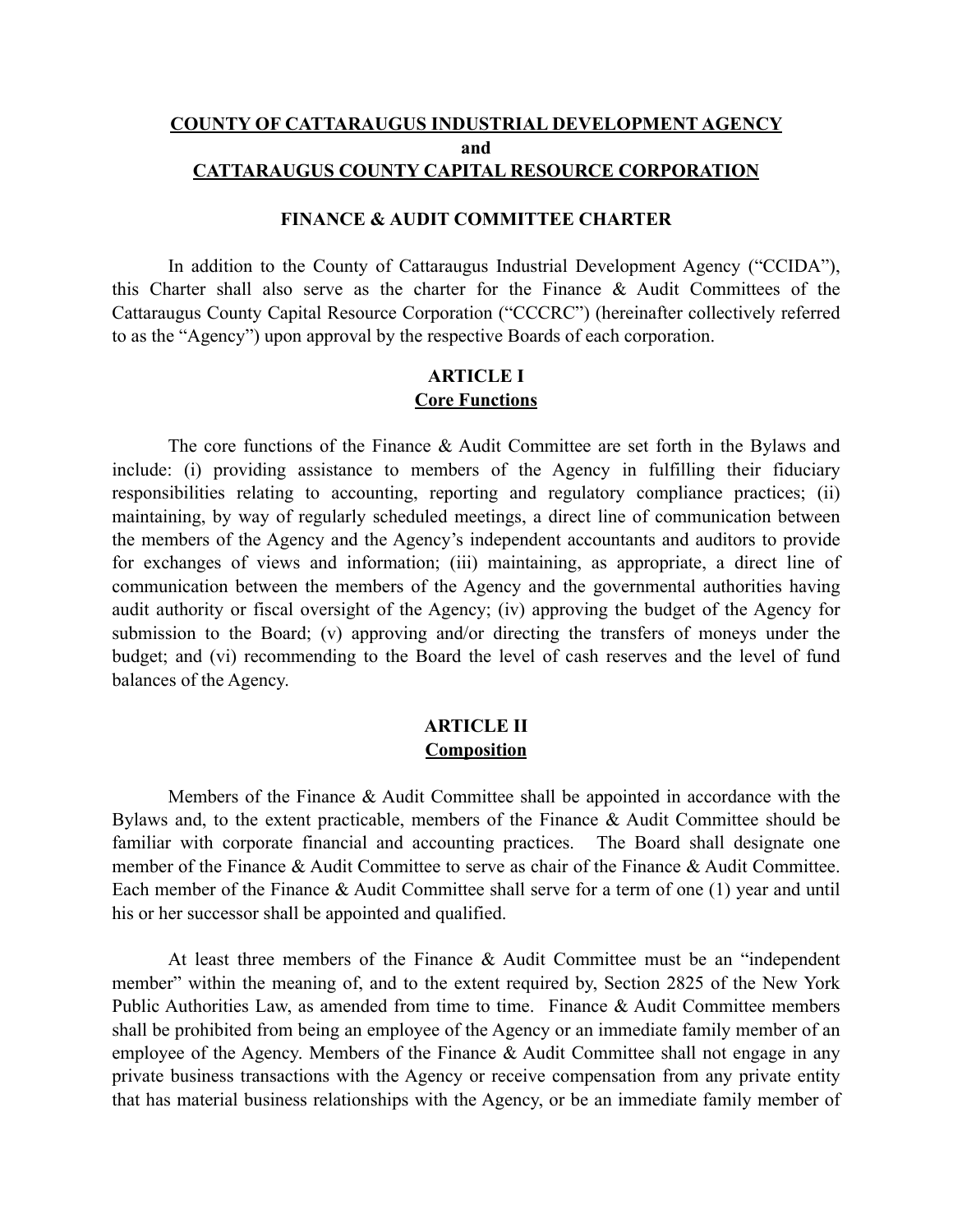an individual that engages in private business transactions with the Agency or receives compensation from an entity that has material business relationships with the Agency. In addition, Finance & Audit Committee members who are members of the Agency shall comply with the conflict of interest provisions applicable to public officers under Article 18 of the New York General Municipal Law.

#### **ARTICLE III Committee Meetings**

The Finance & Audit Committee will meet a minimum of twice each calendar year (at least once prior to the commencement of the annual audit process and once after completion of the annual audit process). Additional meetings may be necessary or appropriate to adequately fulfill the obligations and duties outlined in this Charter. All committee members are expected to attend each meeting, in person or via videoconference. The Finance & Audit Committee may invite other individuals, such as members of management, auditors or other technical experts to attend meetings and provide pertinent information, as necessary.

Meeting notices and agendas will be prepared for each meeting and provided to Finance & Audit Committee members by electronic or regular mail at least five (5) days in advance of the scheduled meeting. A quorum of the Finance & Audit Committee shall consist of a majority of the members then serving on the Finance & Audit Committee. The affirmative vote of a majority of the members then serving on the Finance & Audit Committee shall constitute an act of the Finance & Audit Committee. Minutes of all meetings shall be recorded by the Secretary or any Assistant Secretary of the Agency. All meetings shall comply with the requirements of the Open Meetings Law.

#### **ARTICLE IV Committee Responsibilities**

The Finance  $\&$  Audit Committee shall have responsibilities related to: (a) the independent auditor and annual financial statements; (b) oversight of management's internal controls, compliance and risk assessment practices; (c) special investigations and whistleblower policies; (d) miscellaneous issues related to the financial practices of the Agency; and (e) shall review proposals for the issuance of debt by the Agency and make recommendations regarding such proposed debt issuance.

A. Independent Auditors and Financial Statements

The Finance & Audit Committee shall:

(i) Recommend to the Board the hiring of independent auditors, establish the compensation to be paid to the auditors retained by the Agency and provide oversight of the audit services provided by the independent auditor.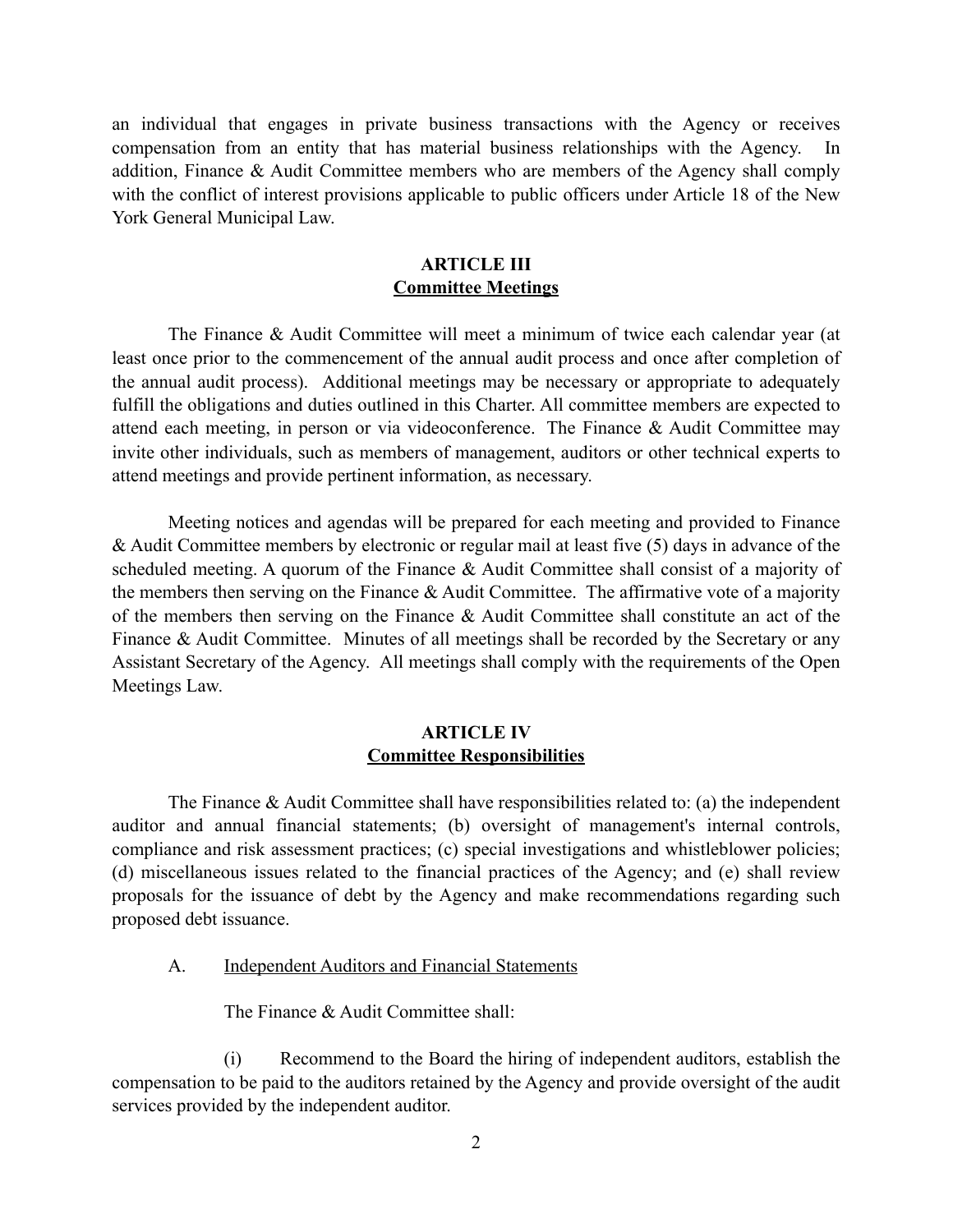(ii) Establish procedures for the engagement of the independent auditor to provide permitted audit services. The Agency's independent auditor shall be prohibited from providing non-audit services unless having received previous written approval from the Finance & Audit Committee. Non-audit services include tasks that directly support the Agency's operations, such as (a) bookkeeping or other services related to the accounting records or financial statements of the Agency; (b) financial information systems design and implementation; (c) appraisal or valuation services, fairness opinions, or contribution-in-kind reports; (d) actuarial services; (e) internal audit outsourcing services; (f) management functions or human resource services; (g) broker or dealer, investment advisor, or investment banking services; and (h) legal services and expert services unrelated to the audit function.

(iii) Review and approve the Agency's audited financial statements, associated management letter and all other auditor communications.

(iv) Review significant accounting and reporting issues, including complex or unusual transactions and management decisions, and recent professional and regulatory pronouncements, and understand their impact on the financial statements of the Agency.

(v) Meet with the Agency's independent auditor at least annually to discuss the financial statements of the Agency, and on an as-needed basis to discuss any significant issues that may have surfaced during the course of the audit.

(vi) Review and discuss any significant risks reported in the independent audit findings and recommendations and assess the responsiveness and timeliness of management's follow-up activities pertaining to the same.

## B. Internal Controls, Compliance and Risk Assessment

The Finance & Audit Committee shall review management's assessment of the effectiveness of the Agency's internal controls and review the actions taken by management on the independent accountants' and auditors' suggestions for correcting weaknesses, if any, in the Agency's internal controls, regulatory compliance, organizational structure and operations, and if applicable, any weaknesses noted.

# C. Special Investigations

The Finance & Audit Committee shall:

(i) Ensure that the Agency has an appropriate confidential mechanism for individuals to report suspected fraudulent activities, allegations of corruption, fraud, criminal activity, conflicts of interest or abuse by the directors, officers or employees of the Agency or any persons having business dealings with the Agency or breaches of internal control.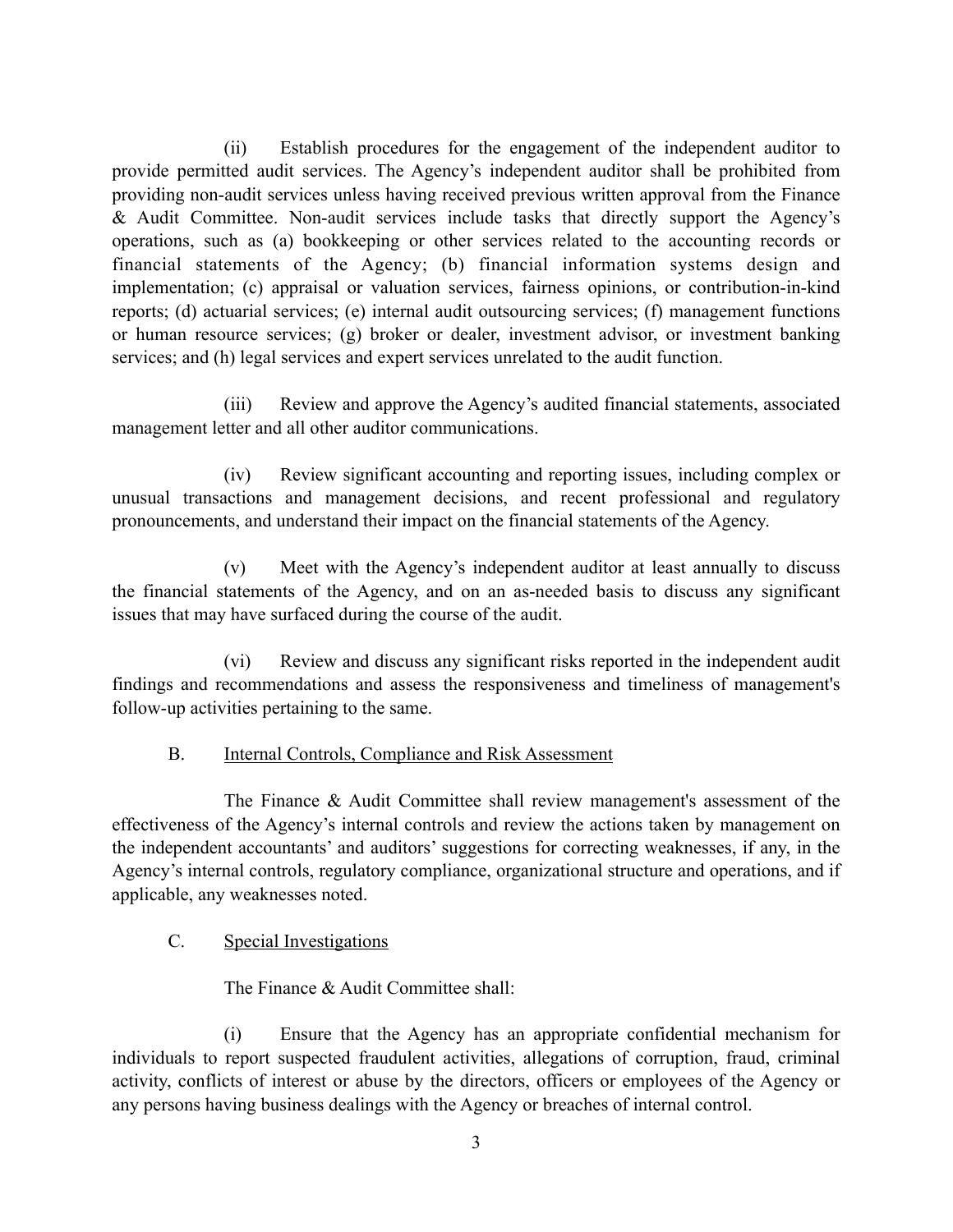(ii) Develop procedures for the receipt, retention, investigation and/or referral of complaints concerning accounting, internal controls and auditing.

(iii) Request and oversee special investigations as needed and/or refer specific issues to the Board or appropriate committee of the Board for further investigation.

## D. Other Responsibilities

The Finance & Audit Committee shall obtain information and training needed to enhance the committee members' understanding of the role of the independent auditor, the risk management process, internal controls and a certain level of familiarity in financial reporting standards and processes.

## E. Debt Issuance

The Finance & Audit Committee shall review proposals for the issuance of debt and make recommendations regarding such proposed debt issuance.

# **ARTICLE V Committee Reports**

The Finance & Audit Committee shall:

A. report its actions and recommendations to the Board at each regular meeting of the Board following a meeting of the Finance & Audit Committee and when otherwise requested by the Board;

B. report to the Board, at least annually, regarding any proposed changes to this Charter;

C. provide a self-evaluation of the Finance & Audit Committee's functions to the Board on an annual basis; and

D. report to the Board on a periodic basis, at least annually, the findings of its independent auditors. These reports shall include careful consideration of the actions taken by management on the independent auditors' suggestions for correcting weaknesses, if any, in the Agency's internal controls, regulatory compliance, organizational structure and operations. These reports may include the adequacy of the audit effort by the Agency's independent auditors, the financial and regulatory compliance reporting decisions of management, the adequacy of disclosure of information essential to a fair presentation of the financial affairs and regulatory